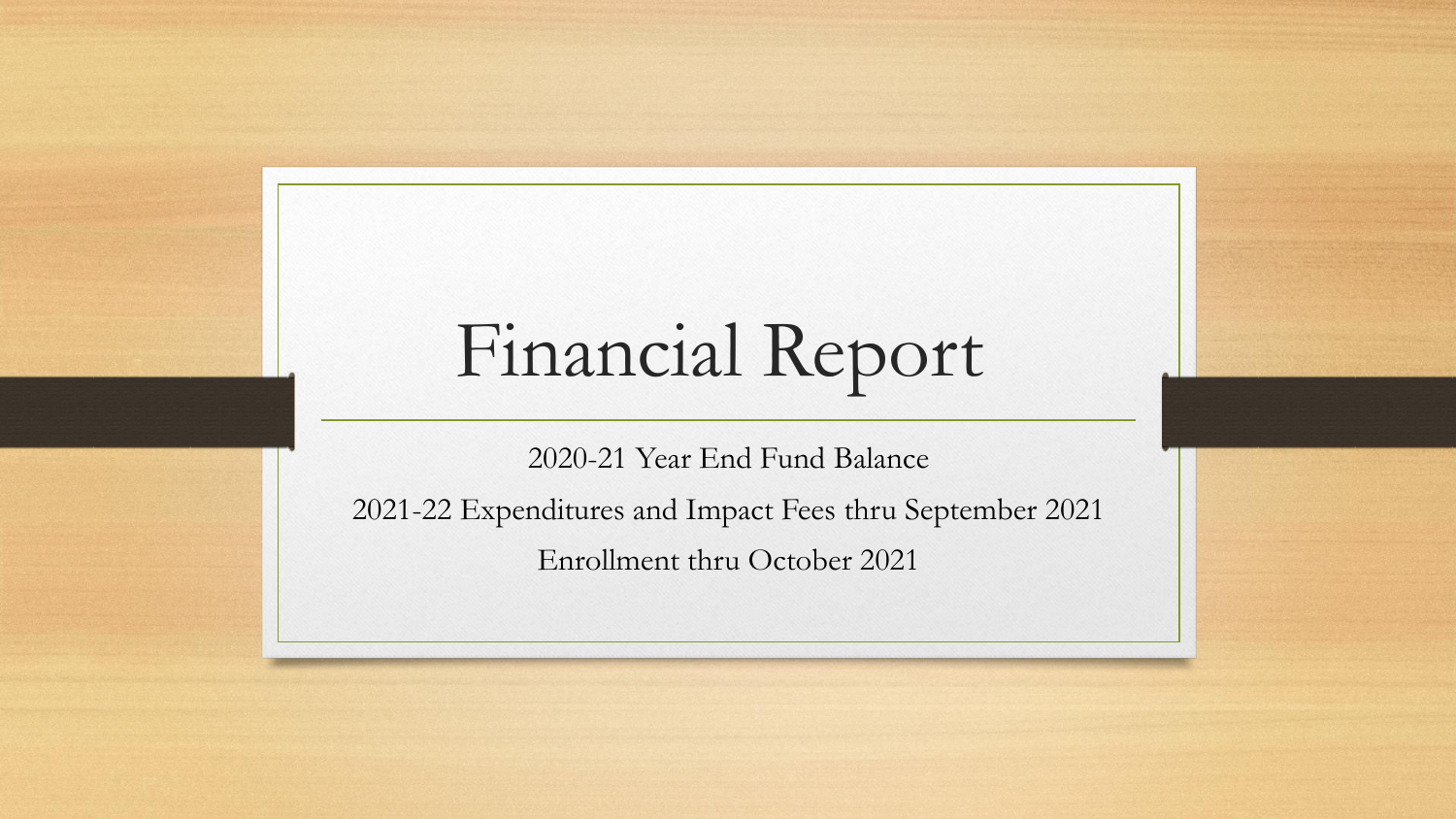## 2020-21 Year End Fund Balance

- \$107,220.91 Non-spendable Fund Balance (inventory and prepaid exps)
- \$771,467.81 Restricted (LAP and CTE funding)
- \$1,123,562.00 Restricted for Skills Centers
- \$2,159,734.00 Assigned (Skagit Acad, Building/Dept. carryover, Field Reserve)
- \$5,582,427.73 Unassigned Minimum Fund Balance Policy 5% board goal
- \$5,656,749.74 Unassigned
- \$15,401,162.19 TOTAL FUND BALANCE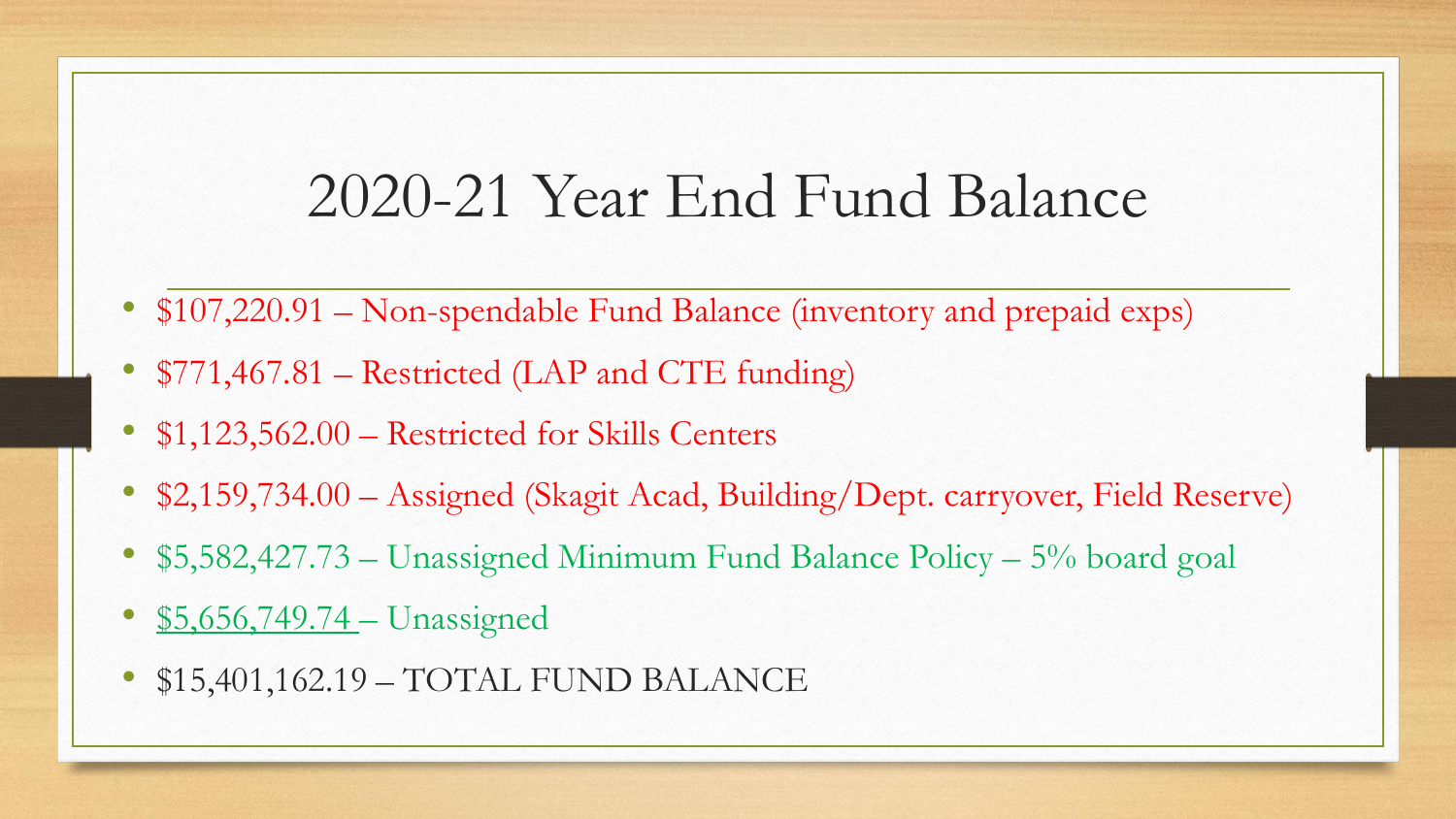## Fund Balance needed in 2021-22

- **\$10,800,000**  Estimated 2020-21 Fund Balance (used to build the 2021-22 budget)
- **\$11,239,178**  Final 2020-21 Fund Balance
	- \$5,582,427.73 Minimum Fund Balance Board Policy
	- \$5,656,749.74 Unassigned Fund Balance
- **\$439,177.47** Excess over budget in 2021-22
- Other fund balance considerations for 2021-22
	- Loss of enrollment revenue \$2,000,000
	- Unanticipated Operational costs \$1,700,000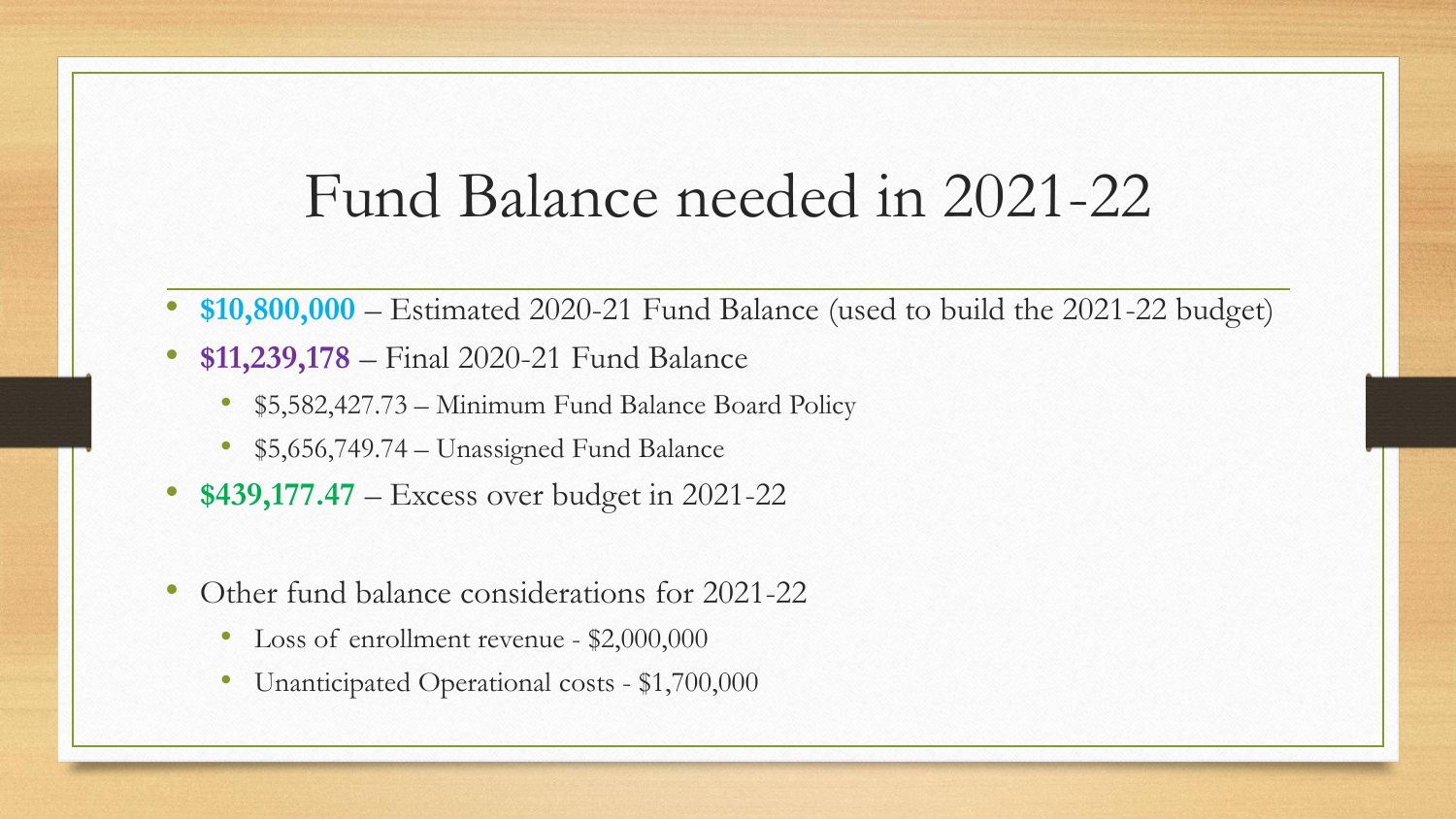## September 2021 Expenditures

|                             | 2021-2022     | \$ Spent    | % Spent | \$ Spent    | % Spent    | Reference |  |
|-----------------------------|---------------|-------------|---------|-------------|------------|-----------|--|
|                             | <b>Budget</b> | Current     | Current | <b>YTD</b>  | <b>YTD</b> | Point     |  |
| 2 Certificated Salaries     | \$57,222,460  | \$4,462,429 | 7.80%   | \$4,462,429 | 7.80%      | 10.00%    |  |
| 3 Classified Salaries       | \$22,892,513  | \$1,615,603 | 7.06%   | \$1,615,603 | 7.06%      | 10.00%    |  |
| 4 Benefits                  | \$28,876,981  | \$2,188,815 | 7.58%   | \$2,188,815 | 7.58%      | 10.00%    |  |
| 5 Supplies/Materials        | \$6,395,018   | \$355,097   | 5.55%   | \$355,097   | 5.55%      | 10.00%    |  |
| 7 Purchased Services        | \$10,932,370  | \$1,353,076 | 12.38%  | \$1,353,076 | 12.38%     | 10.00%    |  |
| 8 Travel                    | \$126,160     | \$712       | 0.56%   | \$712       | 0.56%      | 10.00%    |  |
| 9 Capital Outlay w/o Contin | \$27,000      | \$272       | 1.01%   | \$272       | 1.01%      | 10.00%    |  |
| <b>Grand Total</b>          | \$126,472,502 | \$9,976,004 | 7.89%   | \$9,976,004 | 7.89%      | 10.00%    |  |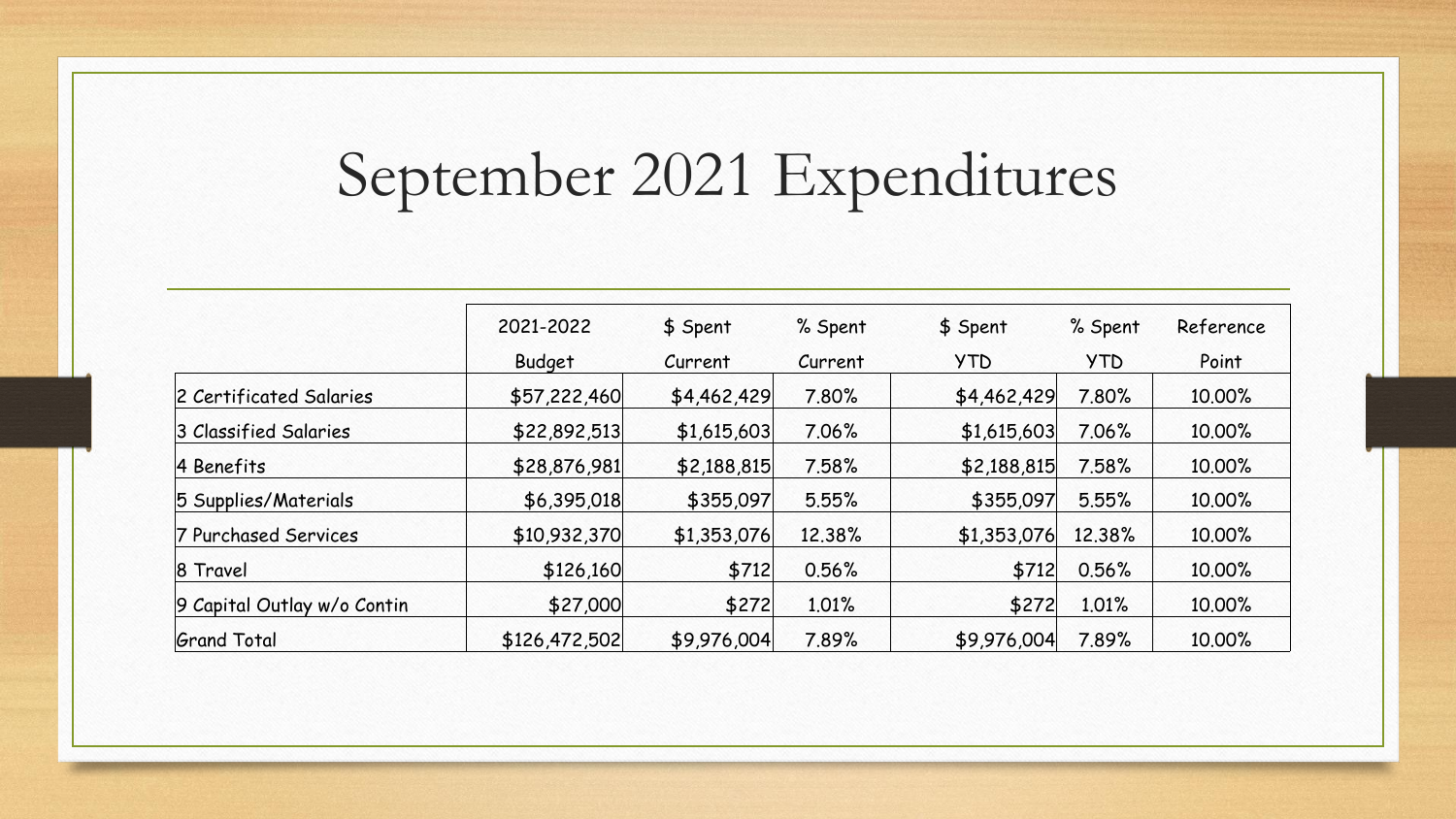| <b>IMPACT FEES</b>                |           |             |
|-----------------------------------|-----------|-------------|
| 2013-14                           |           | \$454,074   |
| 2014-15                           |           | \$598,763   |
| 2015-16                           |           | \$829,455   |
| 2016-17                           |           | \$308,959   |
| 2017-18                           |           | \$450,665   |
| 2018-19                           |           | \$485,518   |
| 2019-20                           |           | \$627,456   |
| 2020-21                           |           | \$584,102   |
| <b>SEPTEMBER 2021</b>             |           | \$28,263    |
| TOTAL 2021-22 FISCAL YEAR         |           | \$28,263    |
| <b>IMPACT FEE ACCOUNT BALANCE</b> | 9/30/2021 | \$1,348,813 |
| 2009 QZAB - LAST TRANSFER         | 6/1/2022  | \$328,500   |